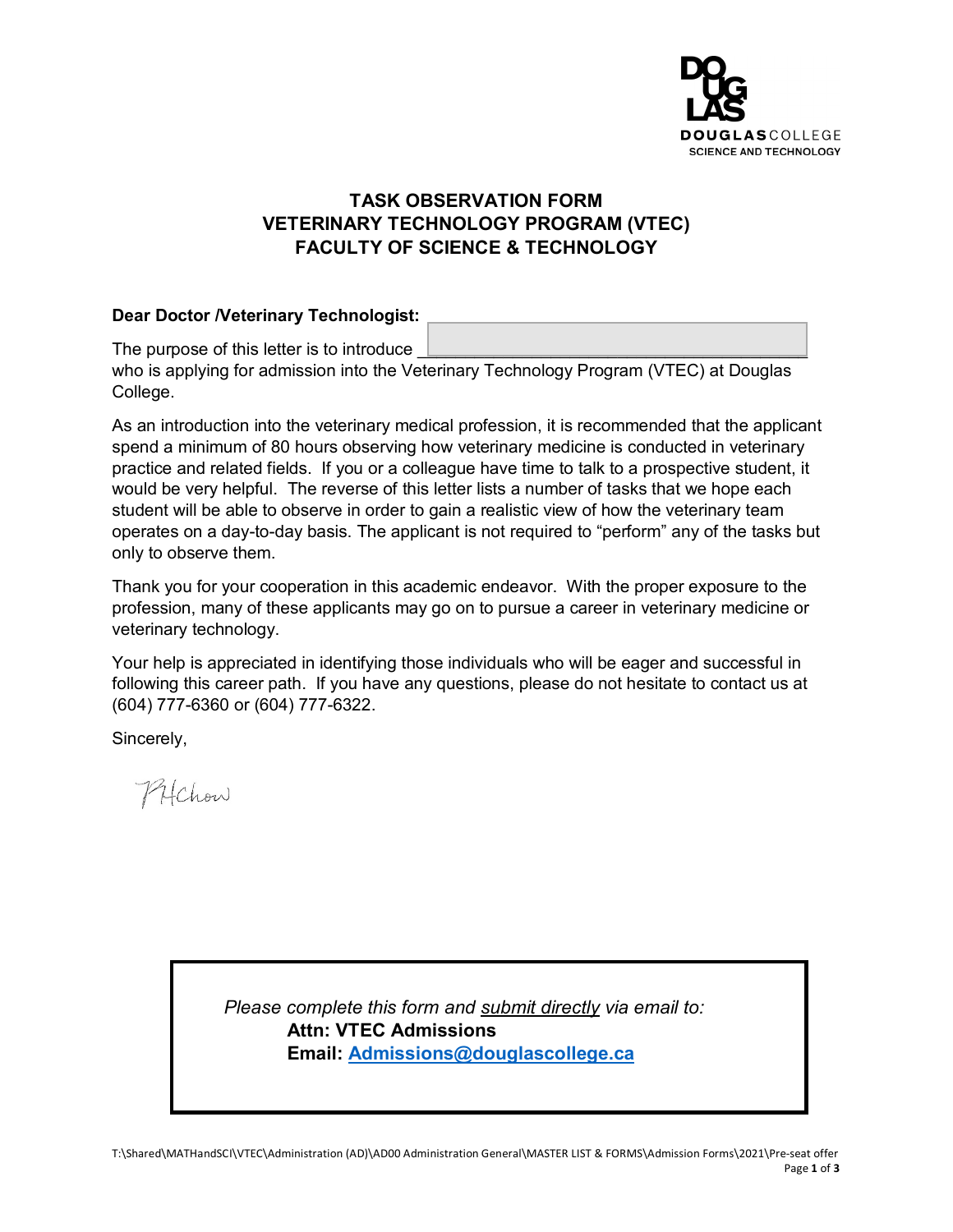

### STUDENT NAME: STUDENT NUMBER:

**Doctor or Technician**: Please **place your initials** next to the tasks once they have been observed. Not all tasks are required, but **at least 70- 80%** of these tasks should be observed.

### *NURSING*

| Observe daily animal care (i.e., cage/run/stall cleaning, exercising, feeding)      |
|-------------------------------------------------------------------------------------|
| Observe daily treatments of hospitalized patients (i.e., rounds, patient orders)    |
| Observe administration of meds via the oral, injectable and intravenous routes      |
| Observe physical examination                                                        |
| Observe client interaction (i.e., history taking, behavior or nutrition counseling) |
| Observe emergency triage                                                            |
| Observe euthanasia                                                                  |
| Discuss the diagnostic points of a radiograph or observe ultrasonography            |

*(NOTE: Please DO NOT expose applicant to radiation)*

# *SURGERY*

| Observe major surgery (i.e., open abdominal surgery, orthopedic surgery)  |
|---------------------------------------------------------------------------|
| Observe minor surgery (i.e., draining abscess, debriding traumatic wound) |
| Observe dental prophylaxis                                                |
| Discuss operation of a gas anesthesia machine                             |
| Discuss equipment sterilization and aseptic technique                     |